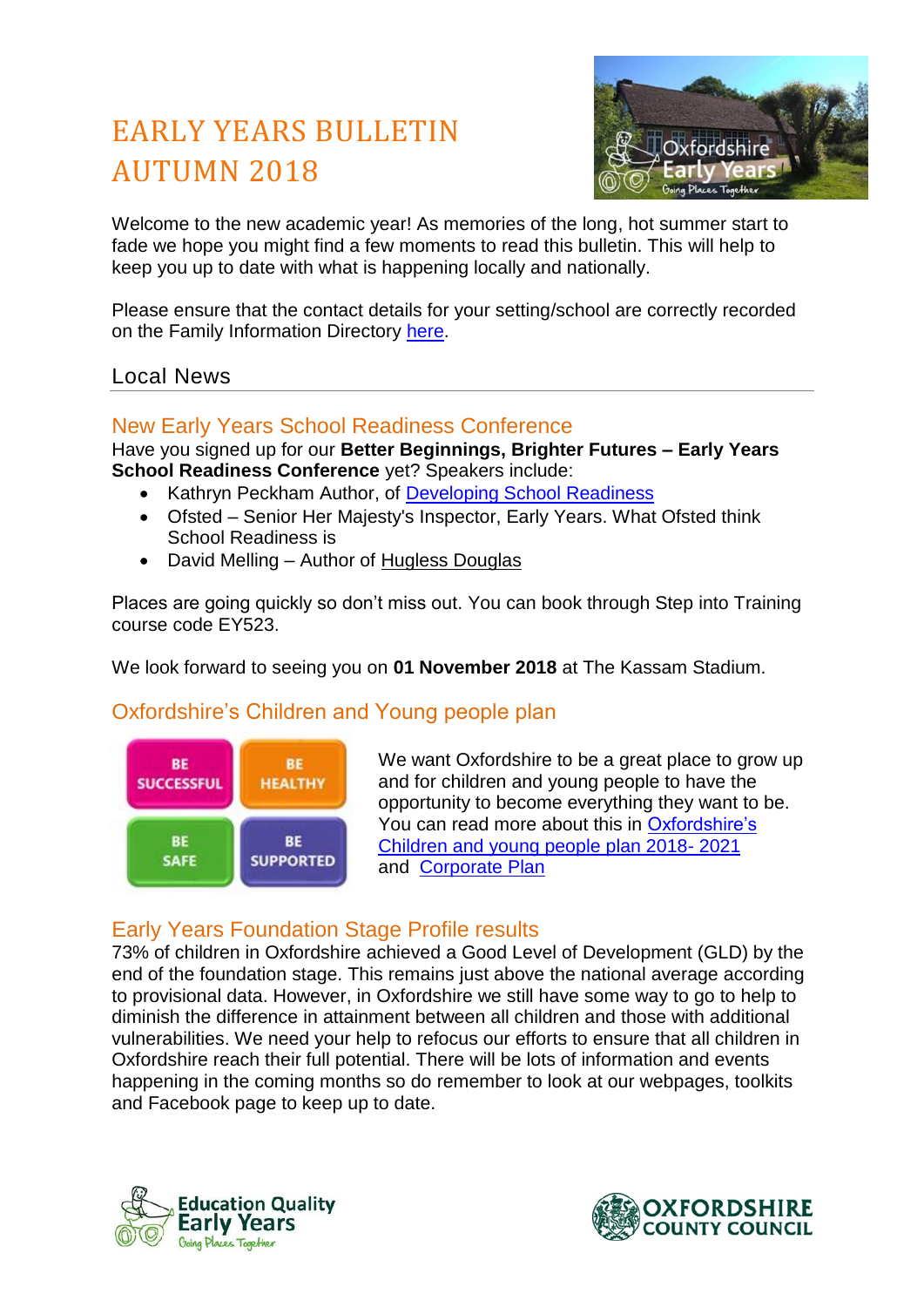#### Every Interaction Counts Training Course– HIGHLY RECOMMENDED CPD OPPORTUNITY FOR SCHOOLS – Book NOW to secure your place.

The aim of this practical and thought-provoking training, delivered by A+ Education and the University of Oxford, for qualified teachers working in schools, is to improve language skills and personal, social, and emotional development in the early years, using a variety of evaluative tools, including the ECERS-3, ECERS-E and SSTEW. This is a five-day course beginning on Wednesday 10<sup>th</sup> October and ending on Wednesday 13<sup>th</sup> March.

For full details please see [Step into Training](https://oxfordshirecpdonline.com/courses/bookings/default.asp?ds=1&keyword=making%20every%20interaction%20count)

## Early Years Tracking Tool (EYTT)

The EYTT has been updated for 2018 in response to feedback from local Early Years Providers. This includes new reporting tools to help you analyse your data especially in relation to different groups of children.

For those of you that use the Early Years Tracking Tool, we have a **free** drop-in session at Rose Hill Community Centre on 2 October, 8am - 1.30pm. This is an opportunity for some individual support, to ensure that you are making full use of the tracking and reporting features of the tool, in order to monitor children's progress and attainment.

**SEND** 

## Family Support Group For parents and carers of children with hearing impairment

This group is run by trained Teachers of the Deaf who have experience with babies and children with hearing impairment. Ear mould impression making is available. Everyone is welcome! Drop in and join us for coffee, cake and discussion in a relaxed, friendly and supportive environment. A free crèche is provided.

**When** Thursday 9.30am -11.30am

**Where SENSS Resource Base (HI**) Central, New Marston School, Copse Lane, Oxford OX3 0AY **Contact** Early Years Teacher of the Deaf ~ Alex Horlock [alex.horlock@oxfordshire.gov.uk](mailto:alex.horlock@oxfordshire.gov.uk)

Mobile: 07584 909 524







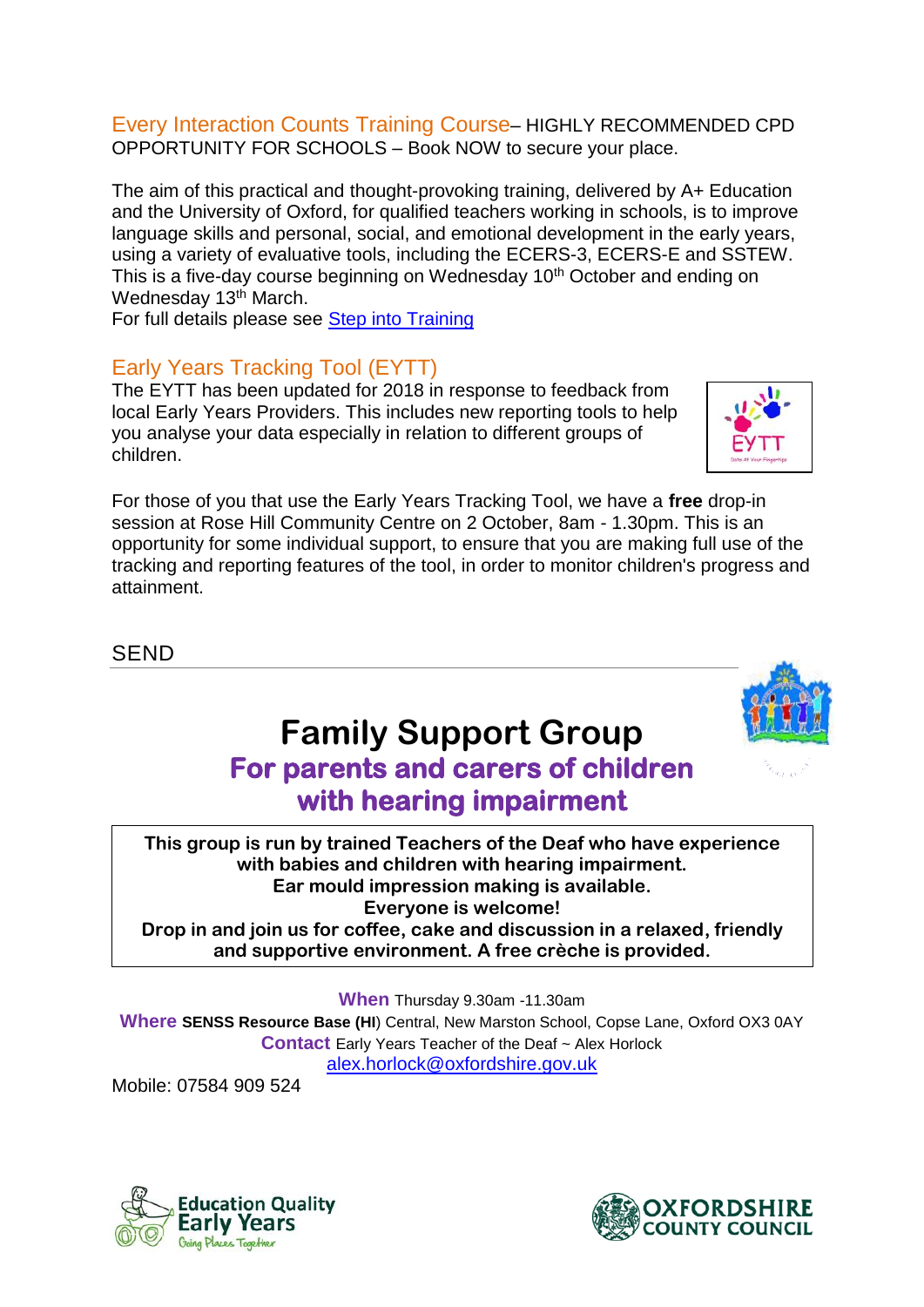## Local Offer for SEND

A review of the [Local Offer](https://www.oxfordshire.gov.uk/residents/special-educational-needs-and-disability-local-offer) for SEND is on-going...thank you to everyone who has contributed so far – whether by e-mail, taking part in the on-line exercise or through group sessions. It really is important that we hear about what is working well & what could be made better.

Visit Oxfordshire's Local Offer [\(www.oxfordshire.gov.uk/localoffer\)](http://www.oxfordshire.gov.uk/localoffer) and you will see some of the changes already made in response to your feedback.

## National News

## New Ofsted Early Years Pedagogy and Practice Forum

How do young children learn to read? What is the best way for them to develop physical skills? And how can early education theory translate into practice in the nursery, the childminder's home and the Reception year?

These are the kinds of issues that will be discussed at the Ofsted Early Years Pedagogy and Practice Forum, which will meet for the first time this autumn. Ofsted is calling for academics, practitioners and researchers to express their interest in attending the forum, which is an opportunity to help shape Ofsted's policy and priorities. If you are interested in being part of this more information can be found [here.](https://www.gov.uk/government/news/ofsted-calls-for-early-years-experts)

#### Obesity, healthy eating and physical activity in primary schools

Ofsted have published a thematic report on Childhood obesity, healthy eating and physical activity in schools. You can read it [here.](https://assets.publishing.service.gov.uk/government/uploads/system/uploads/attachment_data/file/726114/Obesity__healthy_eating_and_physical_activity_in_primary_schools_170718.pdf)

## Study of early education and development (SEED)

The latest in a series of reports from the Study of Early Education and Development (SEED), a major longitudinal study of early years education following almost 6,000 children in England from age two through to the end of KS1 (age seven), has been published.

The study evaluates the:

- effect of early education on children's outcomes
- quality of provision
- value for money of providing funded early years education to 2 year olds from lower income families

The findings of this academic study can be found [here](https://assets.publishing.service.gov.uk/government/uploads/system/uploads/attachment_data/file/738729/SEED_Impact_Age_4_Report_September_2018_Research_Brief.pdf)

#### SEND qualification specification

The Department for Education has published the [Level 2 Early Years SEND](https://www.foundationyears.org.uk/wp-content/uploads/2018/07/L2-EY-SEND-Qualification-Specification-FINAL.docx)  [Qualification Specification.](https://www.foundationyears.org.uk/wp-content/uploads/2018/07/L2-EY-SEND-Qualification-Specification-FINAL.docx) We will keep you up to date when we know more about this new qualification.

The DfE has also published the wider level 2 early years **consultation response** and level 2 early years practitioner criteria.



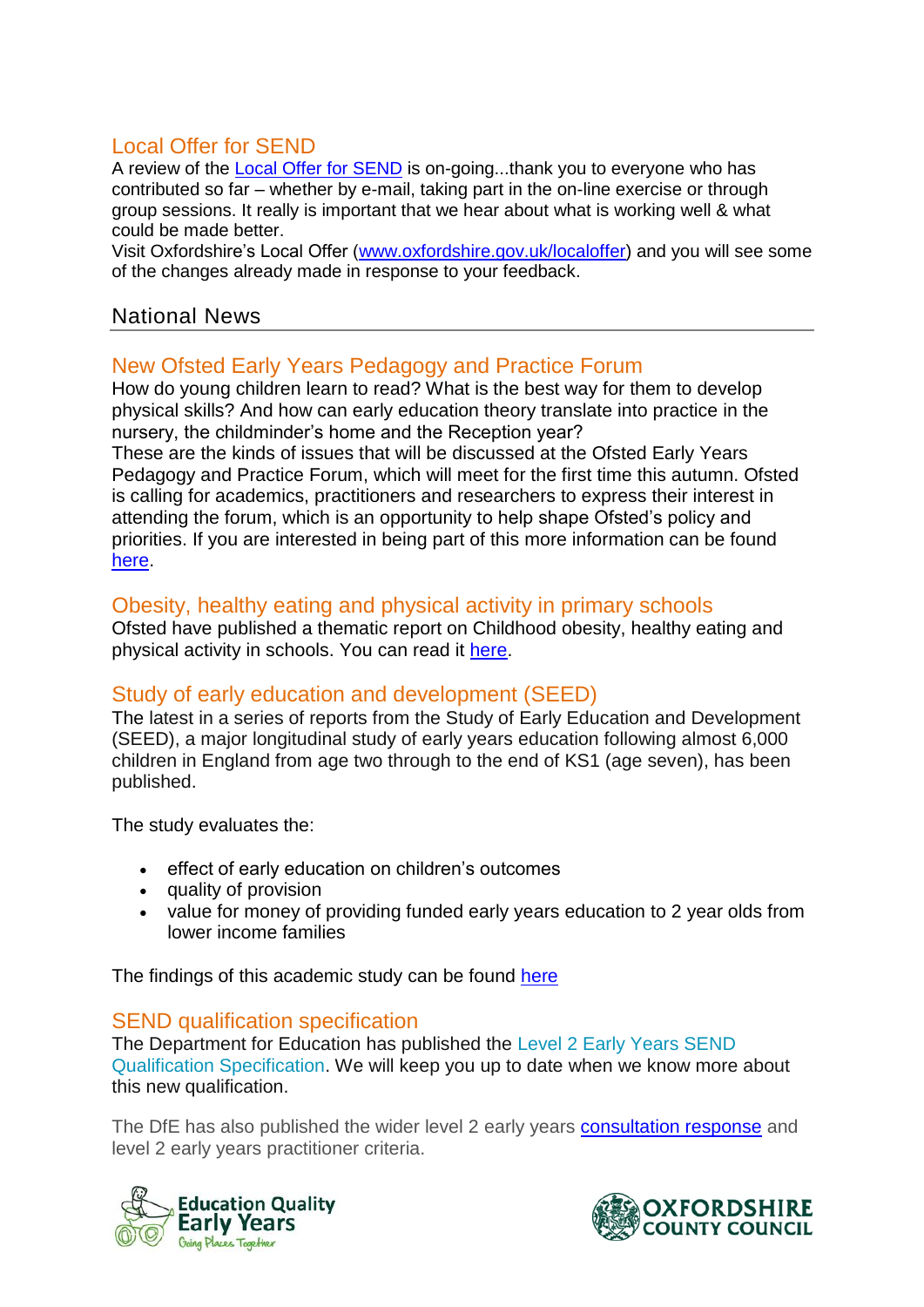## GOV.UK lists Early years latest documents

You can subscribe for updates here [https://www.gov.uk/topic/schools-colleges](https://www.gov.uk/topic/schools-colleges-childrens-services/early-years/latest)[childrens-services/early-years/latest](https://www.gov.uk/topic/schools-colleges-childrens-services/early-years/latest)

You can also get up to date news from Ofsted [here](https://www.gov.uk/government/organisations/ofsted) including newsletters and their twitter feed.

## Safeguarding Updates

## Updated National Documents

[Working together to Safeguard Children,](https://www.gov.uk/government/publications/working-together-to-safeguard-children--2) [Keeping Children Safe in Education](https://www.gov.uk/government/publications/keeping-children-safe-in-education--2) for schools and colleges and [Disqualification Under the Childcare Act 2006](https://www.gov.uk/government/publications/disqualification-under-the-childcare-act-2006) relating to **Disqualification by Association** for schools and childcare on non- domestic premises, have all been updated. Ensure any safeguarding documentation you have reflects these updates. Schools and settings on non-domestic premises are not entitled to ask their staff questions about cautions or convictions of someone living or working in their household.

It is important to note that for Childminders disqualification by association still applies.

You can read [Nadhim Zahawi](https://www.parliament.uk/biographies/commons/nadhim-zahawi/4113) (The Parliamentary Under Secretary of State for Children and Families) statement [here](https://www.parliament.uk/business/publications/written-questions-answers-statements/written-statement/Commons/2018-07-02/HCWS815/) about the changes.

[Information sharing guidance](https://www.gov.uk/government/publications/safeguarding-practitioners-information-sharing-advice) has also been updated as has Ofsted's Inspecting safeguarding in early years education and skills. This link includes a summary of changes to the Ofsted Document.

[https://www.gov.uk/government/publications/inspecting-safeguarding-in-early-years](https://www.gov.uk/government/publications/inspecting-safeguarding-in-early-years-education-and-skills-from-september-2015)[education-and-skills-from-september-2015](https://www.gov.uk/government/publications/inspecting-safeguarding-in-early-years-education-and-skills-from-september-2015)

## Neglect in Oxfordshire

Neglect is the persistent failure to meet a child's basic physical and/or psychological needs, likely to result in the serious impairment of the child's health or development (**[Working Together to Safeguard Children 2018](https://assets.publishing.service.gov.uk/government/uploads/system/uploads/attachment_data/file/722305/Working_Together_to_Safeguard_Children_-_Guide.pdf)**). In Oxfordshire, neglect is the most common reason for children becoming subject to a child protection plan and is a common feature in the county's recent serious case reviews. It is recognised that neglect can be difficult to quantify, work with and improve. On the 23 and 24 July 2018 OCCs Children, Education and Families directorate had a very successful peer review on neglect, the findings of which will influence the work of the directorate over the coming months.

OSCB have created a Neglect Practitioner Portal to help you address this potentially fatal and developmentally disastrous form of abuse.

<http://www.oscb.org.uk/themes-tools/neglect/neglect-toolkit-home-page/>

They have also produced a short Video in which Oxfordshire professionals discuss the impact and effects of neglect and talk about how to bring it to light and successfully support the child.

<http://www.oscb.org.uk/themes-tools/neglect/neglect-practitioner-portal-videos/>



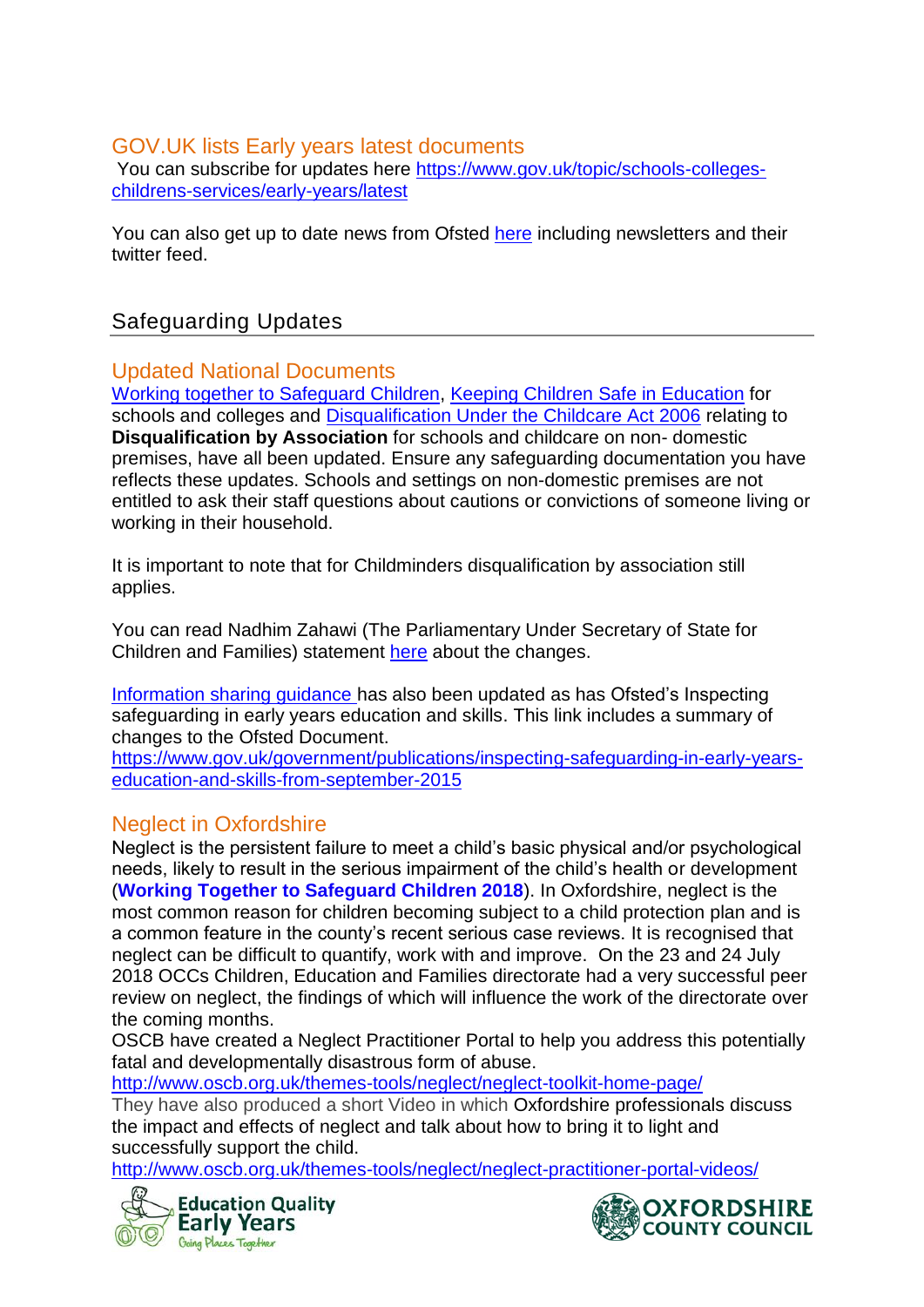## Parental Responsibility - Understanding and dealing with issues

The EYFS states that 'Providers must record the following information for each child in their care: full name; date of birth; name and address of every parent and/or carer who is known to the provider (**and information about any other person who has parental responsibility for the child)**; which parent(s) and/or carer(s) the child normally lives with; and emergency contact details for parents and/or carers'.

The Department for Education has published a guidance [document](https://www.gov.uk/government/publications/dealing-with-issues-relating-to-parental-responsibility?utm_source=68c841e4-dc28-4cd9-9175-f95a93c7e9dc&utm_medium=email&utm_campaign=govuk-notifications&utm_content=immediate) which explains about Understanding and dealing with issues relating to parental responsibility as recognised by education law, in particular in situations where parental responsibility can be confusing or unclear.

#### Not on my watch Pre-school Learning Alliance Publication

[Not on my Watch!](https://shop.pre-school.org.uk/T203/not-on-my-watch?utm_source=Foundation+Years&utm_campaign=5df415ed81-EMAIL_CAMPAIGN_2018_07_18_01_53&utm_medium=email&utm_term=0_e05004a334-5df415ed81-281275821) highlights the personal accountability of every member of staff in a setting, to ensure children are kept safe at all times. It does not replace existing policies and procedures, but builds on them to ensure that any potential risks are clearly identified (foreseen), appropriate actions are taken (planned for, and the safety of children remains paramount.

#### Health and Safety Support for Early Years Settings

Did you know that OCC's School Health and Safety Team can offer support to early years settings? For an annual cost of £275 you can access a range of services including annual monitoring visit with a comprehensive report; Help and advice throughout the year through phone or email; Help and guidance in carrying out any actions; Advice on outdoor play equipment and Site specific checklist for outdoor play equipment; In house Health and Safety training courses (including Risk Assessment, Lone Working, Caretaker, General Health and Safety); Access to our resources such as generic risk assessments, policies and procedures, indoor and outdoor checklists etc. For more information contact mobile number 07881 268195 [jean.noonan@oxfordshire.gov.uk](mailto:jean.noonan@oxfordshire.gov.uk)

#### Online safety

.

The NSPCC has launched a new page about online safety for children. You can find it here [https://www.nspcc.org.uk/preventing-abuse/keeping-children-safe/online](https://www.nspcc.org.uk/preventing-abuse/keeping-children-safe/online-safety/)[safety/](https://www.nspcc.org.uk/preventing-abuse/keeping-children-safe/online-safety/)

#### Ofsted EY2 and EY3 forms – essential information

It is important that the correct [EY3](https://www.gov.uk/government/publications/early-years-and-childcare-providers-ey3-changes-to-individuals) form for childminders and other childcare providers is used to inform Ofsted about changes to childminding assistants, household members or certain people in organisations. Any new household members or assistants aged 16 and over and new committee members must also complete an EY2 form on [Ofsted Online.](https://online.ofsted.gov.uk/onlineofsted/Default.aspx)



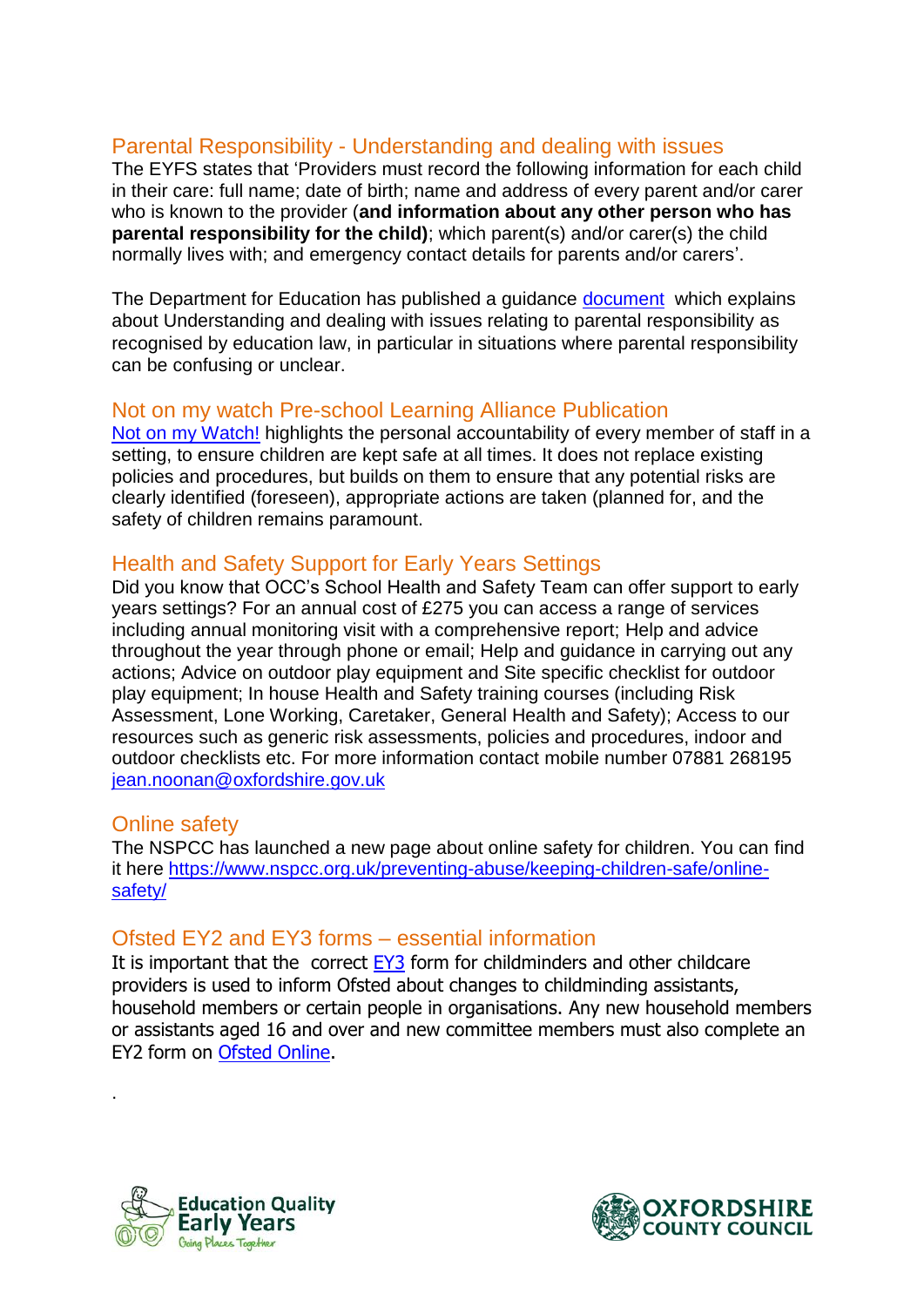## School Readiness

Toileting issues are often a cause for concern as children start school. ERIC, the children's bowel and bladder charity have produced [Help at School](https://www.eric.org.uk/Pages/Category/help-at-school) pages with information and FAQ.

Oxfordshire's health visiting team can also give guidance to families and practitioners. You can find more information under useful links>toileting issues <https://www.oxfordhealth.nhs.uk/0-5-years-public-health-service/>

## Self - Regulation

How good are your children's skills of Self-Regulation? Learn more on a new Step into Training course <https://oxfordshirecpdonline.com/cpd/default.asp>

## Do you know who your linked Health visitor is?

Visit the [2 year old review](https://www2.oxfordshire.gov.uk/cms/content/2-year-old-reviews) page for the most up to date information.

## The importance of attendance in Early Years settings

Regular attendance is key for children to be ready for school. To find top tips for parental engagement and difficult conversations about attendance visit the School Readiness section on the [Early Years toolkit.](https://www2.oxfordshire.gov.uk/cms/content/early-education-toolkit)

## Do you use a Parent App?

Look out for the questionnaire that will be sent to you. The Early Years team are interested in how you communicate with parents.

## **Literacy**

## Preparing for Literacy Poster and Guidance Report

This is part of a series of reports that the Early Education Endowment Foundation is producing on the theme of literacy. It focuses on the teaching of communication, language and literacy to children between the ages of three and five. However, it may also be applicable to older pupils who have fallen behind their peers, or younger pupils who are making rapid progress.

[https://educationendowmentfoundation.org.uk/tools/guidance](https://educationendowmentfoundation.org.uk/tools/guidance-reports/preparing-for-literacy/)[reports/preparing-for-literacy/](https://educationendowmentfoundation.org.uk/tools/guidance-reports/preparing-for-literacy/)

Bookstart Coordinator'.



## **Bookstart**

Don't forget to order **Bookstart Treasure Packs** for the three year olds in your setting.

> For enquiries regarding registration and ordering for Bookstart resources contact [jane.mason@oxfordshire.gov.uk](mailto:jane.mason@oxfordshire.gov.uk) marked 'FAO



**Education Quality Early Years** Going Places Together

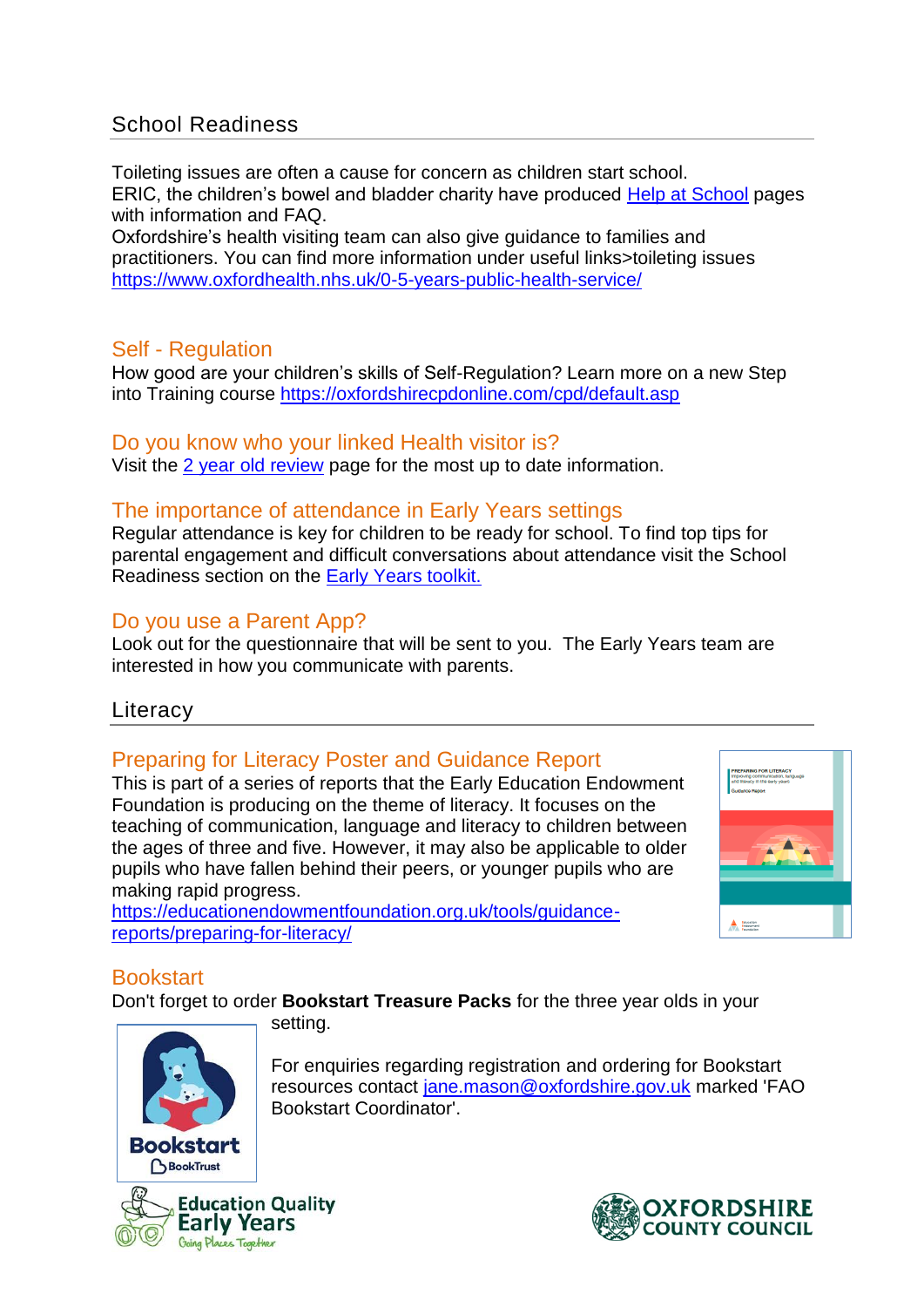If you are already registered with Oxfordshire Bookstart, and are requesting delivery of resources, please contact [jane.mason@oxfordshire.gov.uk](mailto:jane.mason@oxfordshire.gov.uk) marked 'Bookstart' plus the name of your setting.

The Bookstart website has lots of useful guidance for early years practitioners on delivering the Bookstart programme. You'll find tips for making the most of Treasure pack gifting, as well as information on how Bookstart can benefit the vital work you do - from supporting EYFS objectives to forging effective links with parents and carers.

[https://www.booktrust.org.uk/what-we-do/programmes-and](https://www.booktrust.org.uk/what-we-do/programmes-and-campaigns/bookstart/practitioners/delivering-bookstart/bookstart-for-early-years-settings/)[campaigns/bookstart/practitioners/delivering-bookstart/bookstart-for-early-years](https://www.booktrust.org.uk/what-we-do/programmes-and-campaigns/bookstart/practitioners/delivering-bookstart/bookstart-for-early-years-settings/)[settings/](https://www.booktrust.org.uk/what-we-do/programmes-and-campaigns/bookstart/practitioners/delivering-bookstart/bookstart-for-early-years-settings/)

## Maths

The Maths Hub programme is supported by the National Centre for Excellence in Teaching Mathematics and funded by the DfE. Maths Hubs bring together mathematics education professionals in a collaborative national network, each locally led by an outstanding school or college, to develop and spread excellent practice, for the benefit of all pupils and students. Find out more about local Maths Hubs on our [Free Early Years Toolkit](https://www2.oxfordshire.gov.uk/cms/content/early-education-toolkit) in the Maths section.



## **Training**

The 2018-19 Early Years training programme offers a comprehensive range of high quality CPD for leaders, managers and staff teams. These are just a few of the courses on offer for schools, settings and childminders during the autumn term. Be sure to secure places for your chosen training by visiting [https://oxfordshirecpdonline.com/cpd/default.asp.](https://oxfordshirecpdonline.com/cpd/default.asp)

- EY532 **Going for Gold** Leadership and Management training for Settings To support staff with a management responsibility to develop their leadership and management skills and ensure their setting achieves and maintains a 'Good' or 'Outstanding' inspection outcome.
- EY569 **Cracking continuous provision**
- EY531 **The importance of Communication and Language in the Early**  Years Foundation Stage – for settings
- EY517 **Effective Induction**
- EY530 **Childminders - Are you ready for your next Ofsted Inspection?**
- EY541 **New to the Early Years Foundation Stage' for NQTs, teachers who are working in the EYFS for the first time and teachers who would benefit from refreshing their Early Years knowledge**



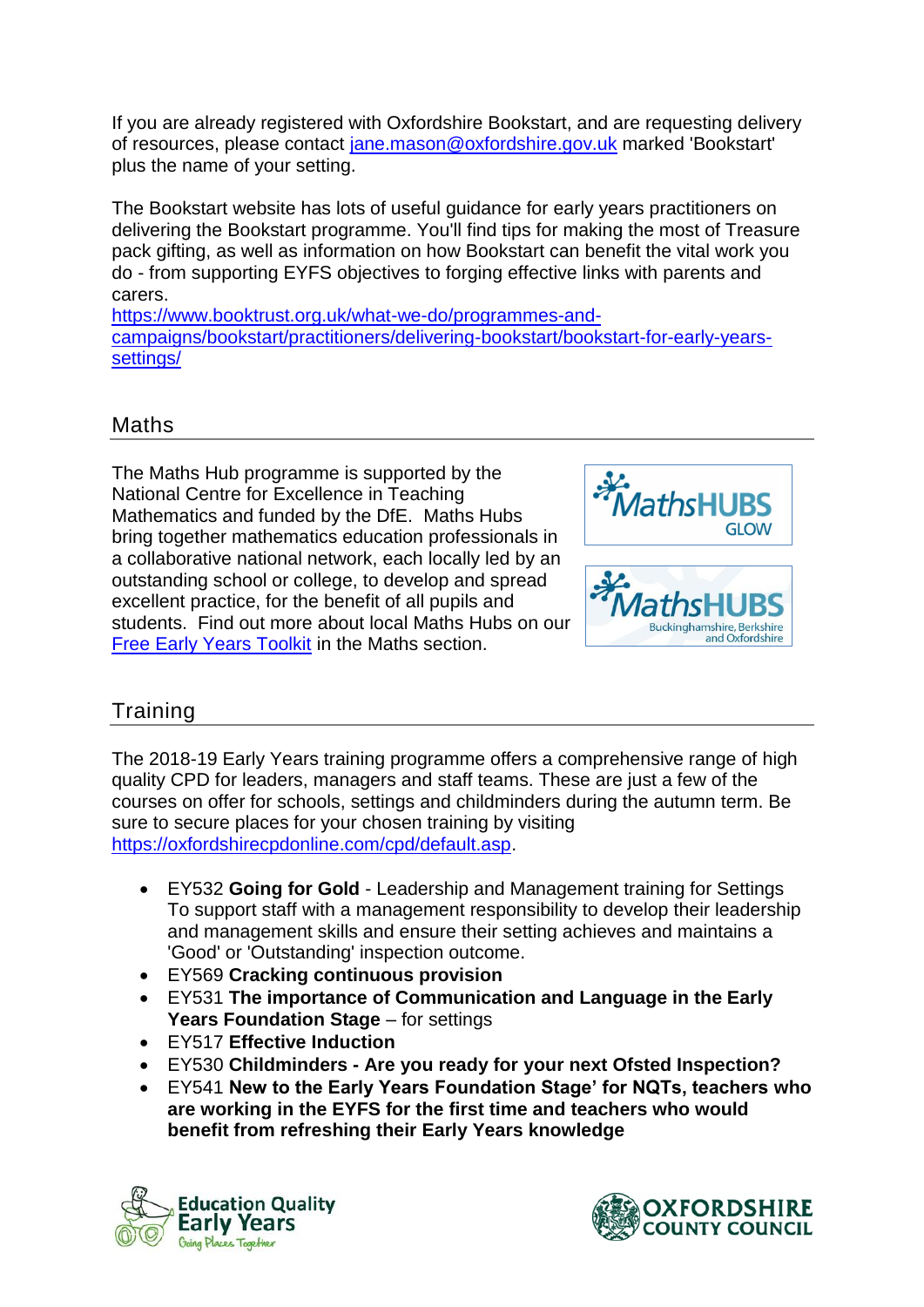- EY567 **Making Every Interaction Count** Language skills and personal, social, emotional development in the early years are two of the most powerful predictors of children's later success. This 5-day professional development programme, in partnership with A+ Education, will support schools in improving these outcomes by using research-validated tools.
- EY573 **Making Sense of Autism**
- EY578 **Identifying and Supporting young children with Speech and Language difficulties**
- EY534 **BEYOND Gold: Achieving excellence in the Early Years** To support, inspire and equip setting leaders to provide outstanding early years provision and attain an outstanding Ofsted judgement at their next inspection.

You can sign up for course alerts to make sure you are informed of any courses added to the system later in the academic year. Log in to your Oxfordshire CPD Online account and click on 'My Account' and 'Course Alerts'.

## EXTRA EARLY YEARS FUNDING FOR VULNERABLE LEARNERS

## SEN inclusion funding

Where a 3 or 4 year old child (not in reception) with low level SEN or emerging SEN needs requires more than the school or setting can provide through their regular budget, the LA may contribute funding through the SEN Inclusion Fund at £38.50 per week. If the child would meet the criteria for SEN support then please indicate this on your termly claims.

## Disability Access Funding

If a 3 or 4 year old child in your provision (not in reception) is in receipt of child disability living allowance, the LA can make a £615 per year additional payment for them to the parent's nominated provider. Resources bought with this funding can also support the child's home learning through loan schemes.

<https://www2.oxfordshire.gov.uk/cms/content/early-education-funding-children-send>

## Early Years Pupil premium (EYPP)

Families who meet certain criteria are eligible for this funding. [https://www2.oxfordshire.gov.uk/cms/content/early-years-pupil-premium-information](https://www2.oxfordshire.gov.uk/cms/content/early-years-pupil-premium-information-parents)[parents](https://www2.oxfordshire.gov.uk/cms/content/early-years-pupil-premium-information-parents)

It's paid directly to the provider at £0.53p per hour and is currently topped up to £1 per hour through an additional supplement. Please encourage your parents to apply. Information about how to claim EYPP additional funding is available on the OCC website.

<https://www2.oxfordshire.gov.uk/cms/content/early-years-pupil-premium>

While not a large amount, it can be used creatively to make a difference through improved staff training, resources or support for children. Find Ideas at [www.early-education.org.uk/eypp.](http://www.early-education.org.uk/eypp)



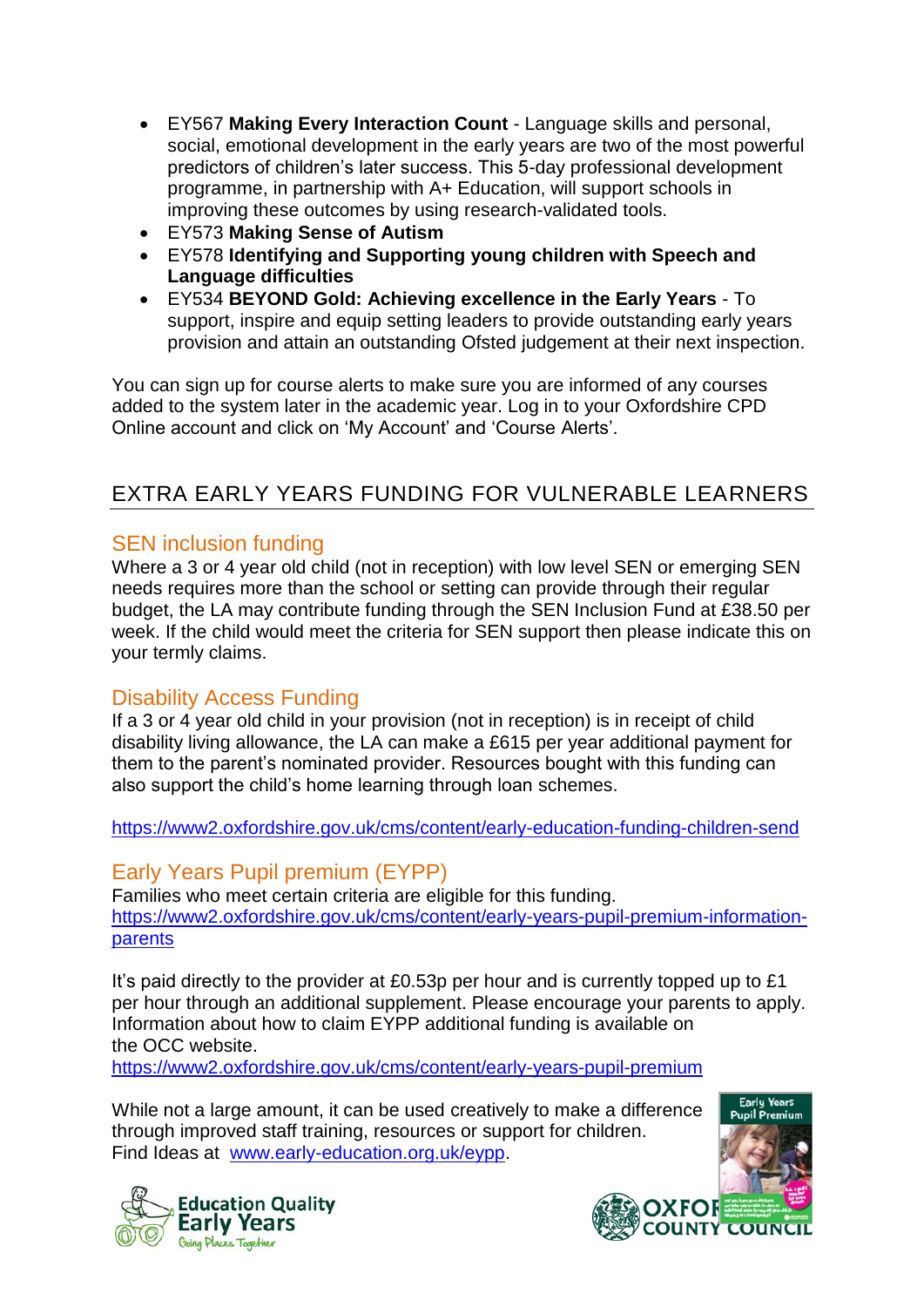#### And for Pupil Premium funding see

<https://www2.oxfordshire.gov.uk/cms/content/pupil-premium> for further information and support.

Please ensure that you identify your children who may be entitled to these additional types of funding as soon as possible.

Ofsted



The following providers have recently been inspected and have received an Outstanding Ofsted Outcome. We congratulate them for achieving an excellent Ofsted report and ensuring the best possible start in life for the children in their care.

The Nursery, Rainbow Corner Day Nursery, Standford in the Vale Pre-school, Cooperative Childcare Rose Hill, Co-operative Childcare JR, Shelswell and Fringford Playgroup. Nicki Playford (Bicester Binky Childminding), Samantha Smith (Bicester childminder).

Ofsted are planning to run an hour-long twilight webinar for childminders on 13 November 2018, starting at 7pm. The webinar will cover updates on Ofsted, information about safeguarding practice, and other aspects of early years. Ofsted will be sending more information on how to register for this in due course. Ofsted are also looking to engage with members of management committees to promote their regulatory and inspection expectations and procedures and are planning to offer a webinar in the New Year for committee members.

#### Good practice ideas

Early Years Teaching Schools nationally have come together with Early Education to produce a bi-monthly newsletter to keep you up to date with all that is happening in Early Years education. It provides links to research, articles and publications that can save you time and effort in searching out the most current information from our sector. You can download the latest editions at [http://www.otsa.org.uk/home/early](http://www.otsa.org.uk/home/early-years/)[years/](http://www.otsa.org.uk/home/early-years/)